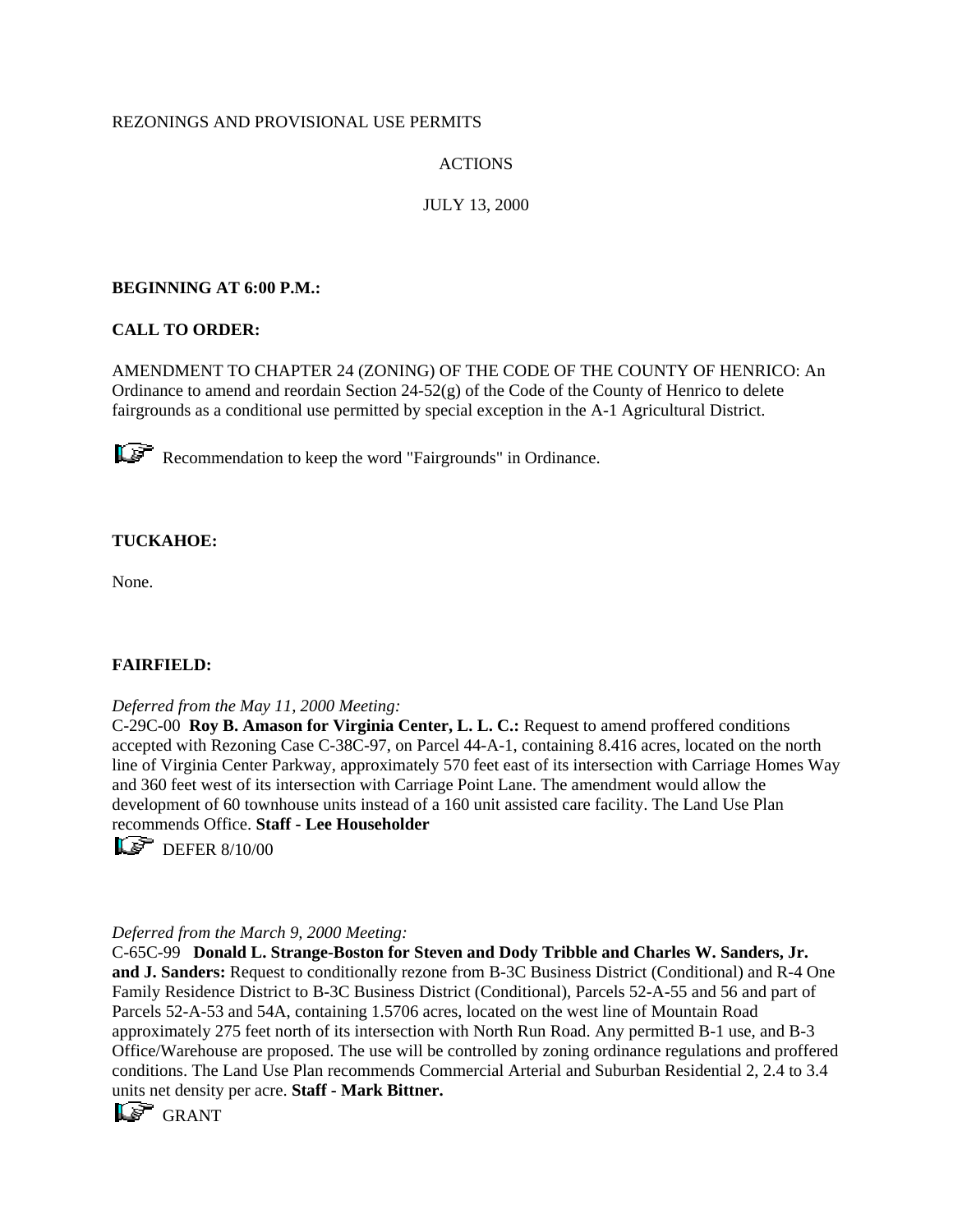#### **THREE CHOPT:**

#### *Deferred from June 15, 2000 Meeting:*

C-38C-00 **Conway C. Miller:** Request to amend proffered conditions accepted with rezoning cases C-79C-87, C-44C-82, C-26C-82, on Parcel 59-A-28, containing 12.71 acres, located on the south line of West Broad Street (U. S. Route 250) at its intersection with West End Drive. The amendment is related to the uses that will be permitted on the property. The Land Use Plan recommends Commercial Concentration. **Staff – Eric Lawrence. Expedited Agenda requested**

 $\overline{\mathbb{L}^{\mathcal{S}}}$  GRANT

#### *Deferred from June 15, 2000 Meeting:*

C-39C-00 **Henry L. Wilton for Dickens Place LLC:** Request to conditionally rezone from A-1 Agricultural District, R-2C and R-2AC One Family Residence Districts (Conditional) to R-2C and R-2AC One Family Residence Districts (Conditional), and R-5AC General Residence District (Conditional), Parcels 10-A-12, 13, 14, 14A, 14B, 16, 17A, 17B and 17C, containing approximately 72 acres, located on the west line of Shady Grove Road approximately 150' north of its intersection with Old Nuckols Road, approximately 300' south of its intersection with Nuckols Road and on the south line of Nuckols Road approximately 500' west of its intersection with Shady Grove Road. Residential uses are proposed. The R-2 District requires a minimum lot size of 18,000 square feet. The R-2A District requires a minimum lot size of 13,500 square feet. The R-5A District requires a minimum lot size of 5,625 square feet. The Land Use Plan recommends Suburban Residential 1, 1.0 to 2.4 units net density per acre, and Environmental Protection Area. **Staff – Mark Bittner.**

LE GRANT

#### *Deferred from June 15, 2000 Meeting:*

C-40C-00 **William W. Johnson:** Request to conditionally rezone from A-1 Agricultural District to R-2AC One Family Residence District (Conditional), on Parcels 18-A-8, 9 and 10-A-17D containing 15.25 acres, located on the west line of Shady Grove Road at its intersection with Old Nuckols Road. A residential subdivision is proposed. The R-2A District requires a minimum lot size of 13,500 square feet. The Land Use Plan recommends Suburban Residential 1, 1.0 to 2.4 units net density per acre, and Environmental Protection Area. **Staff – Mark Bittner.**

 $\mathbb{D}$  DEFER 8/10/00.

#### *Deferred from June 15, 2000 Meeting:*

C-41C-00 **Rev. Rick McDaniels for Glen Allen Community Church:** Request to conditionally rezone from R-2C One Family Residence District (Conditional) to O-2C Office District (Conditional), Part of Parcel 9-A-20, containing approximately 1.571 acres, located on the south line of Nuckols Road at its intersection with Wyndham Park Drive. A bank branch is proposed. The use will be controlled by proffered conditions and zoning ordinance regulations. The Land Use Plan recommends Suburban Residential 1, 1.0 to 2.4 units net density per acre, and Environmental Protection Area. **Staff – Eric Lawrence.**

 $\overline{\mathbb{CP}}$  DEFER 10/12/00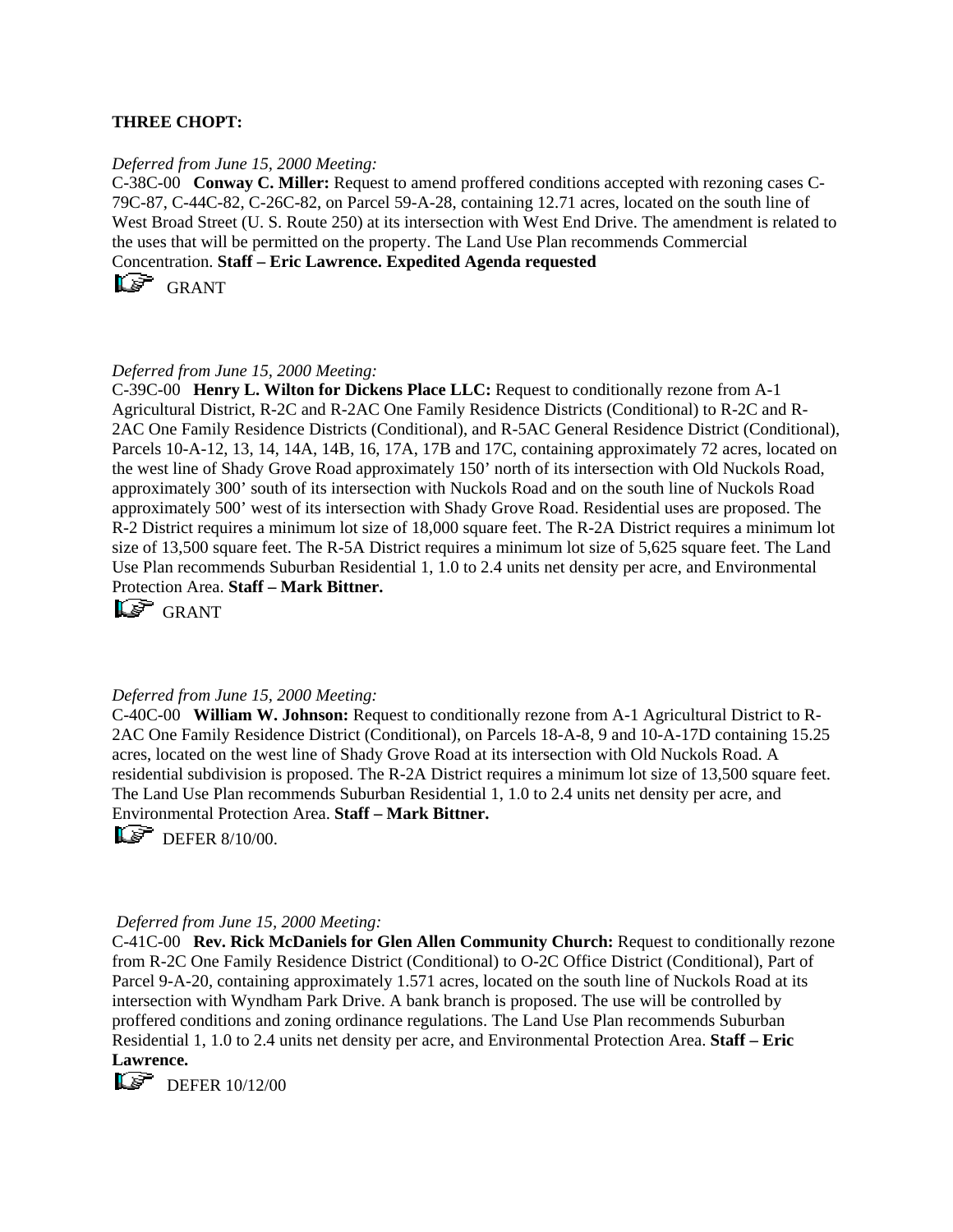C-48C-00 **Jordan Consulting Engineers for RAS, L.L.C.**: Request to conditionally rezone from O-2C Office District (Conditional) to B-3C Business District (Conditional), part of Parcel 48-A-23B, containing 0.146 acre, located west of Springfield Road (Rte 157) approximately 400 feet west of its intersection with Huron Avenue. A buffer/parking area is proposed. The use will be controlled by proffered conditions and zoning ordinance regulations. The Land Use Plan recommends Office. **Staff – Elizabeth Via. Expedited Agenda requested.**

**LS** GRANT

C-49C-00 **James W. Theobald for Tascon Group, Inc.:** Request to amend proffered conditions accepted with rezoning case C-45C-99, on Parcels 58-A-3, 6 and 6A and part of Parcels 58-A-4 and 5, containing approximately 38.3 acres, located on the north line of Three Chopt Road at its intersection with Pell Street. The amendment would allow a condominium development in place of a detached single family development and assisted living facility. The Land Use Plan recommends Urban Residential, 3.4 to 6.8 units per acre, and Environmental Protection Area. **Staff - Lee Householder. Deferral requested to September 14, 2000.**

 $\overline{\mathbb{L}\mathscr{F}}$  DEFER 9/14/00

C-50C-00 **Mr. Ralph L. Axselle for Mr. & Mrs. Theodore Keflas:** Request to amend proffered conditions accepted with rezoning case C-54C-84, on Parcel 59-3-A-2A, containing 1.75 acres, located at the southwest intersection of West Broad Street (U. S. Route 250) and Tanelron Drive. The amendment is to permit outdoor dining at the Red, Hot & Blue Restaurant. The Land Use Plan recommends Commercial Concentration. **Staff – Mark Bittner. Deferral requested to August 10, 2000.**  $\mathbb{Q}$  DEFER 8/10/00

P-6-00 **Mr. Ralph L. Axselle for Virginia Crescent One, L.P.:** Request for a provisional use permit in accordance with Sections 24-58.2(d) and 24-122.1 of Chapter 24 of the County Code in order to permit outdoor dining at the Red, Hot & Blue Restaurant, on Parcel 59-3-A-2A, containing 1.75 acres, located at the southwest intersection of West Broad Street (U. S. Route 250) and Tanelron Drive. The Land Use Plan recommends Commercial Concentration. The site is zoned B-2C Business District (Conditional). **Staff - Mark Bittner. Deferral requested to August 10, 2000.** 

 $\overline{\mathsf{L}\mathscr{F}}$  DEFER 8/10/00

**BEGINNING AT 8:00 P.M.:**

**REQUESTS FOR WITHDRAWALS AND DEFERRALS:**

**EXPEDITED ITEMS:**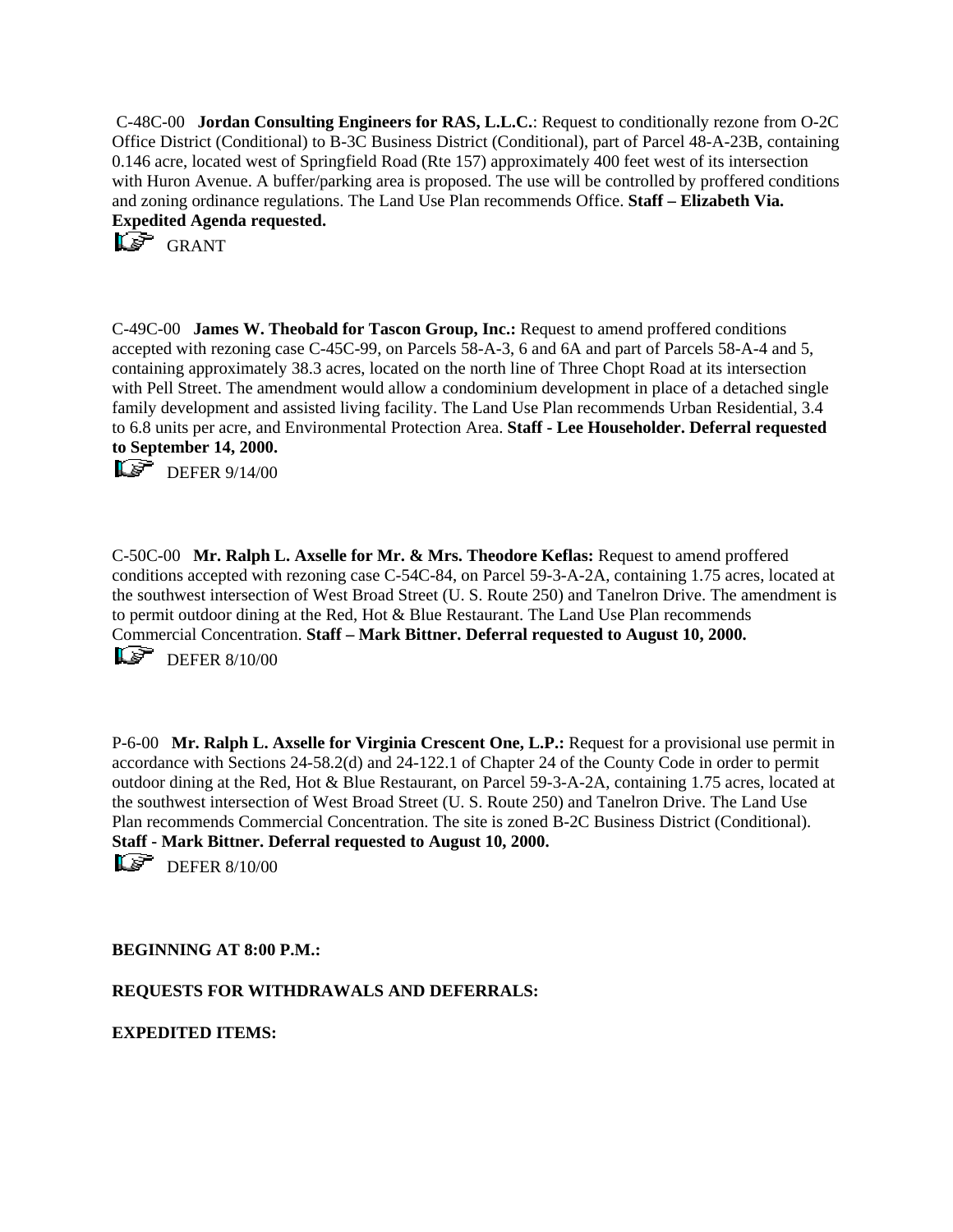## **VARINA:**

C-51C-00 **Patrick J. Sanderson or Andrew M. Condlin for Lucor, Inc.:** Request to amend proffered conditions accepted with rezoning case C- 2C-88, on part of Parcel 140-A-51B, containing approximately 0.97 acre, located on the west line of Laburnum Avenue approximately 240 feet south of its intersection with Creighton Road. The amendment is to permit an auto service station. The Land Use Plan recommends Commercial Concentration. The site is in the Airport Safety Overlay District. **Staff – Eric Lawrence.**



P-7-00 **Patrick J. Sanderson or Andrew M. Condlin for Lucor, Inc.:** Request for a provisional use permit in accordance with Sections 24-58.2(c) and 24.122.1 of Chapter 24 of the County Code in order to allow an auto service station on part of Parcel 140-A-51B, containing approximately 0.97 acre, located approximately 240 feet south of the intersection of Laburnum Avenue and Creighton Road. The site is zoned B-2C Business District (Conditional). The Land Use Plan recommends Commercial Concentration. The site is in the Airport Safety Overlay District. **Staff - Eric Lawrence.** 

**LS** GRANT

## **BROOKLAND:**

#### *Deferred from the May 11, 2000 Meeting:*

C-36C-00 **Gloria L. Freye for McDonald's Corp.:** Request to conditionally rezone from R-3 One Family Residence District to O-2C Office District (Conditional) and B-2C Business District (Conditional), Parcels 61-A-2 and 31, containing 2.046 acres, located on the west line of Staples Mill Road approximately 160 feet north of Parham Road and on the north line of Parham Road approximately 170 feet west of Staples Mill Road (U. S. Route 33). A fast food restaurant with drive through is proposed. The use will be controlled by proffered conditions and zoning ordinance regulations. The Land Use Plan recommends Office. **Staff – Mark Bittner. Deferral requested to August 10, 2000.**  $\overline{\mathbb{L}\mathscr{F}}$  DEFER 8/10/00

C-52C-00 **Gloria L. Freye for Doswell Properties, Inc.:** Request to conditionally rezone from O-2 Office District to B-2C Business District (Conditional) and O-2C Office District (Conditional), Parcel 103-A-104, containing 1.721 acres, located at the southwest intersection of Staples Mill and Massie Roads. A fueling facility is proposed. The use will be controlled by proffered conditions and zoning ordinance regulations. The Land Use Plan recommends Commercial Concentration. **Staff – Jo Ann Hunter. Deferral requested to September 14, 2000.**

 $\overline{\mathsf{L}\mathscr{F}}$  DEFER 8/10/00

P-8-00 **Heidi H. Parker for RCTC Wholesale Corp.:** Request for a provisional use permit in accordance with Sections 24-95(a)(3) and 24-122.1 of Chapter 24 of the County Code in order to construct a 199 foot telecommunications tower and related equipment, on part of Parcel 116-A-13, containing 4,200 square feet of leased area, located on the east line of Westmoreland Street approximately